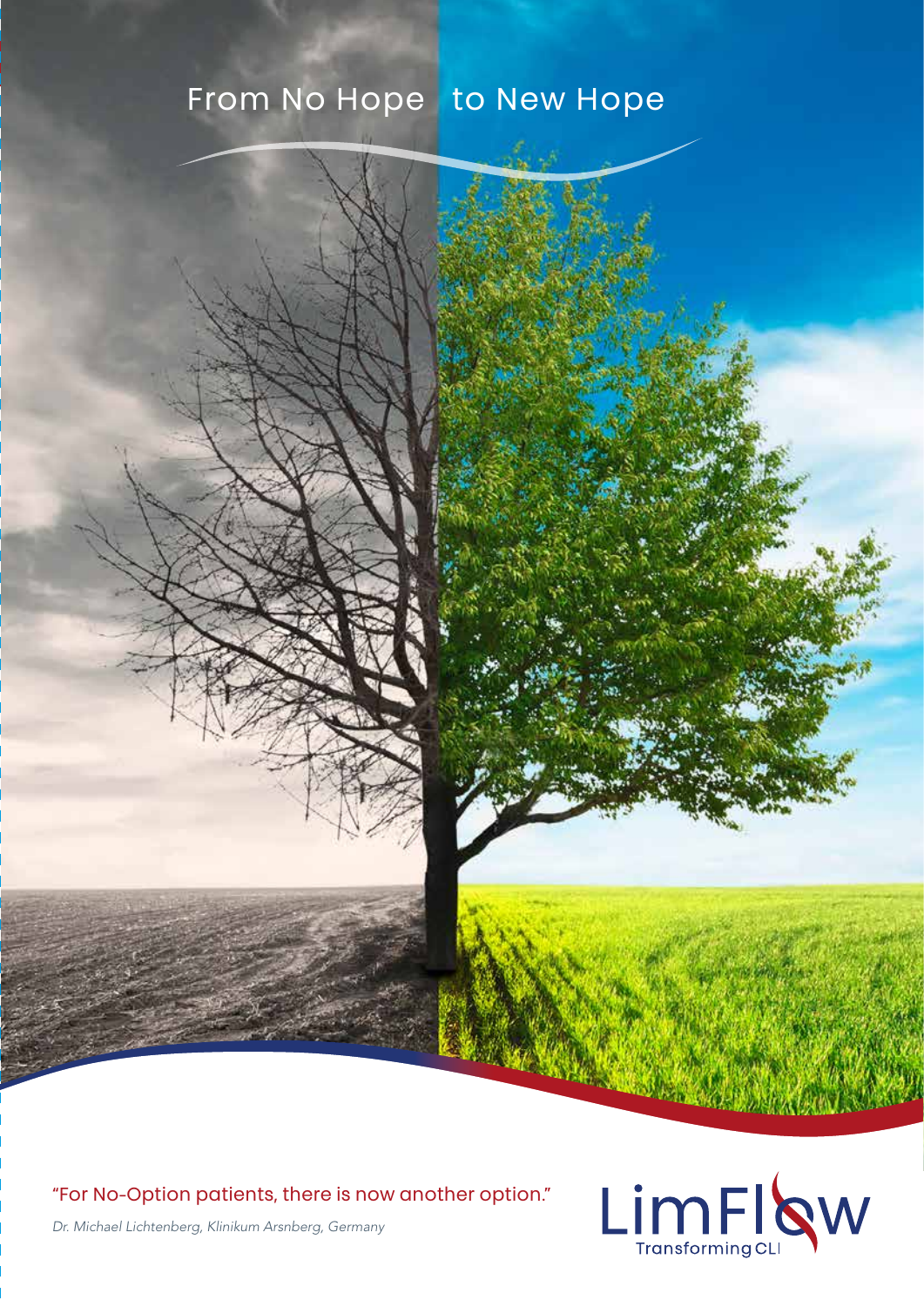# Our Unique Solution

1

1

## The LimFlow system leverages a scientifically proven method by arterialization of veins in a safe, reproducible and less invasive procedure.

The proprietary LimFlow solution aims to enhance inflow and outflow dynamics by diverting a stream of highly oxygenated blood flow around diseased arteries, through tibial veins and into the ischemic foot. The system consists of a unique family of fully percutaneous products designed to enable crural reconstruction of the pedal arch, optimise perfusion of the critically ischemic foot, facilitate wound healing and ultimately avoid major amputation.

### STEP<sub>1</sub>

The venous ultrasound catheter is advanced into the tibial vein at the ankle, while the arterial ultrasound catheter is navigated simultaneously into the tibial artery from the groin.



2

### STEP 2

After arriving at the occlusion level, the arterial ultrasound catheter is rotated until the peak ultrasound signal identifies the optimal crossing point between the artery and the vein.

3

### STEP 3

The embedded needle of the arterial ultrasound catheter is then inserted into the tibial vein. A micro guidewire is exchanged through the crossing needle and a low-profile angioplasty balloon is inflated to allow passage of other devices.

 $\overline{2}$ 

3

5

### STEP 4

4

The 4F Valvulotome is introduced to cut through valves at the bottom of the foot, rendering them incompetent and thus facilitating forward flow.

1

4

# 5

### STEP 5

Deployment of nitinol-covered crossing and extension stents finalises the creation of the arterio-venous channel, which rushes blood into the foot.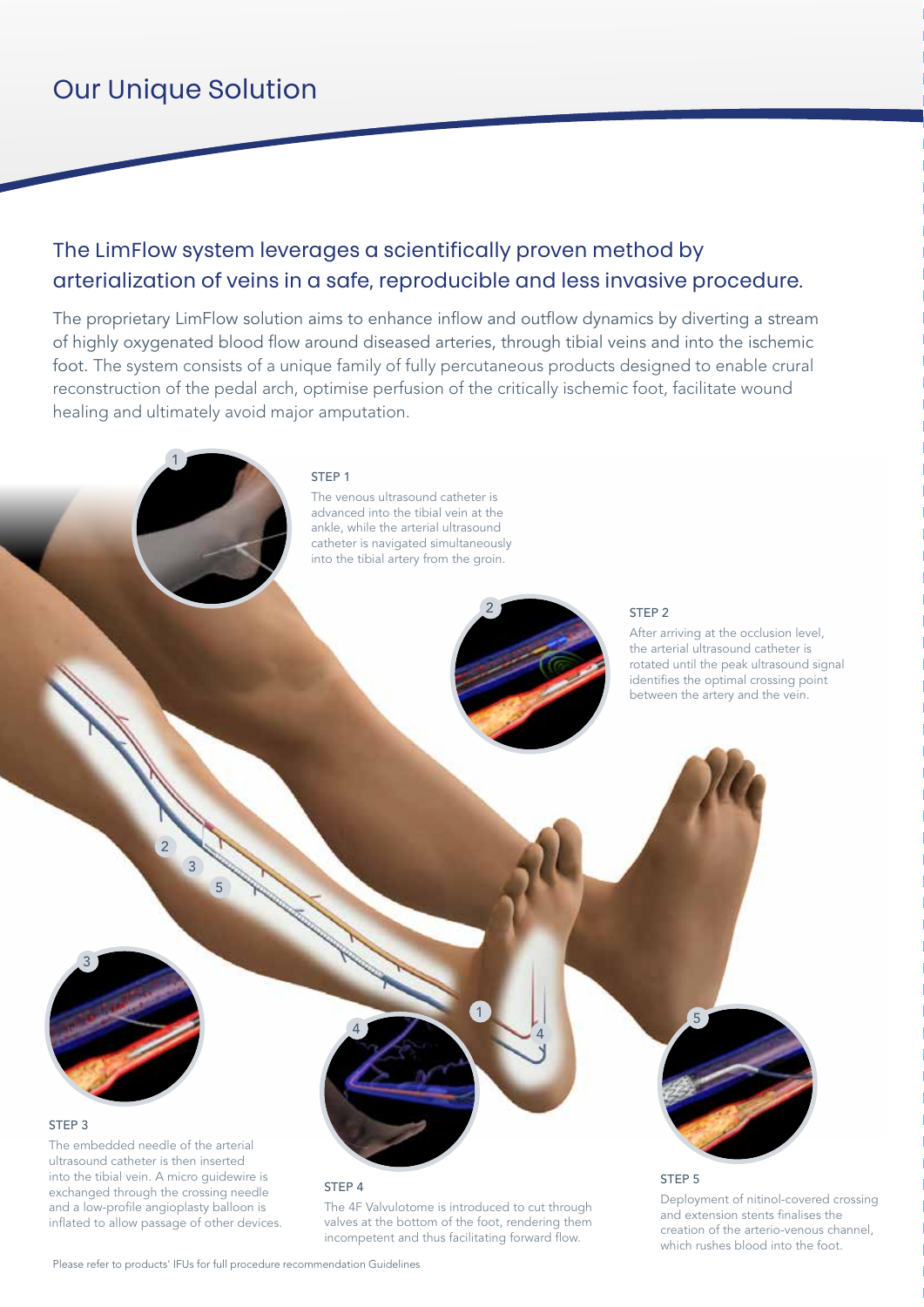In its late stage Peripheral Artery Disease (PAD) evolves into Critical Limb Ischemia (CLI) and patients' options become limited. Some of these patients can be no longer candidates for angioplasty or bypass surgery and face Limb Amputation as their only therapeutic option.



\* "No-Option" patients are those in late-stage CLI where revascularization options are no longer feasible. BKA: Below Knee Amputation. AKA: Above Knee Amputation.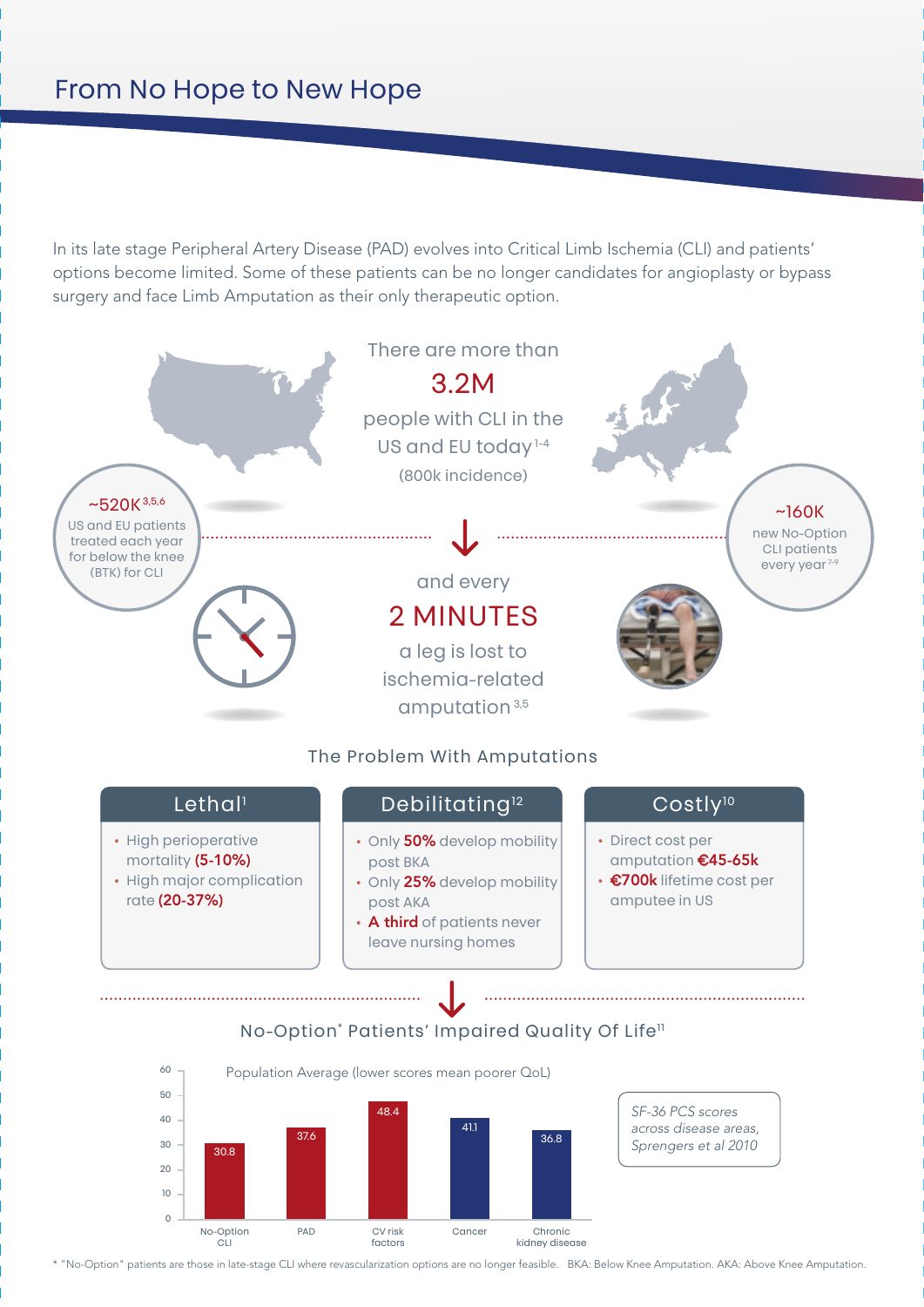# The System Components



### LimFlow Arterial and Venous Catheter Set and LimFlow Ultrasound System

- The arterial catheter has an imbedded ultrasound plate that aligns with the venous catheter indicating optimal crossing for the beveled crossing needle
- The venous catheter has a 360˚ ultrasound guidance for an optimal, safe, and reproducible crossing into the targeted vein
- The user-friendly monitor system aids determining an optimal crossing point, enabling a safe and uniform deployment of the arterio-venous crossing stent



### LimFlow Valvulotome

- The unique and purpose made Push Valvulotome is designed to cut foot valves in an easy forward motion, rendering them incompetent and maximising forward blood flow for a full and immediate pedal arch arterialization
- A nitinol cutting basket with forward facing hooks preserves the venous walls of the foot and avoids vessel trauma by obviating the need for high pressure balloons to improve outflow



### LimFlow Stent Graft System - Extension Stents

• Novel electrospun PTFE covered nitinol stents maximise outflow to the foot by maintaining full flow through the calf while blocking venous collaterals above the ankle



### LimFlow Stent Graft System - Crossing Stent

- The innovative reverse conical stent-design, with an electrospun PTFE cover, allows for a safe and atraumatic apposition on the artery and a maximum outflow on the more robust vein
- The proprietary crossing stent system offers precise and easy deployment with a distinct nitinol stent design and enhanced pin-and-pull stent delivery system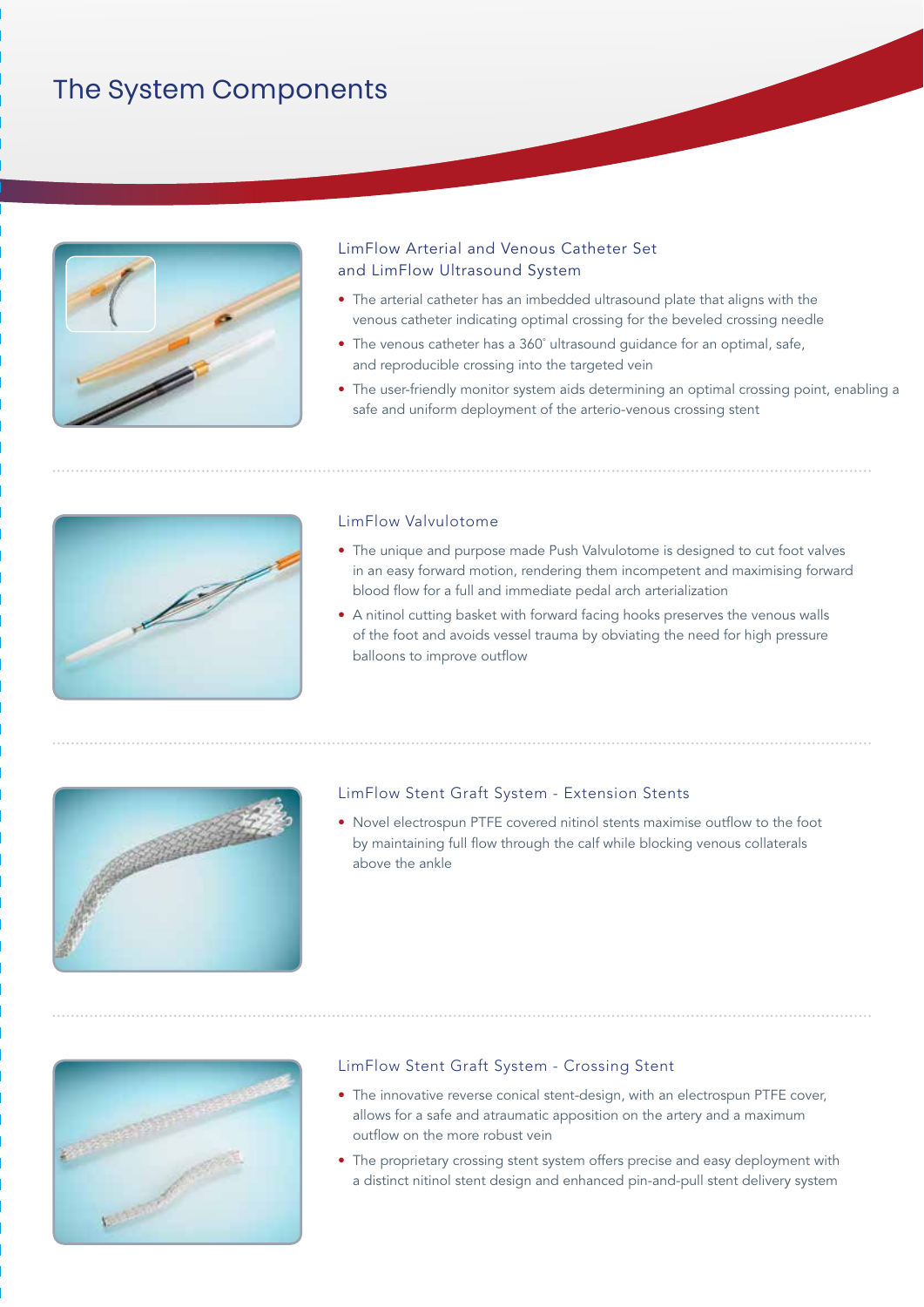# Clinical Results

### Pilot and FIM Study\*

7 PATIENTS, No-Option CLI

- Single center, prospective and open label study
- Enrollment 9/13 to 11/14
- 3 patients R5, 4 patients R6
- 6 "High Risk" WIfI patients

### Primary Safety Endpoints

- No 30 day Death, No 30 day MALE
- 2 non-ST elevated MI (procedure unrelated)

Secondary Endpoints\*



\* Data Source: Journal of Endovascular Therapy website – July 2017

### Pre and Post CE Mark

34 PATIENTS, No-Option CLI TREATED 3/15 TO 3/17

- 17 patients treated to gain CE Mark
- 17 patients compassionate/ commercial use

Survival and amputation free Kaplan-Meier



### Currently planned LimFlow Studies Involving 150+ Patients

| <b>Early Feasibilty Study</b>                        | <b>OUS Post Market Study</b>                                               | <b>Pivotal and PMA</b>                           |  |
|------------------------------------------------------|----------------------------------------------------------------------------|--------------------------------------------------|--|
| 10 Patients                                          | 50 Patients                                                                | Being Defined With FDA                           |  |
| US Feasibility and Safety Study<br>$\cdot$ 3 centres | Safety and Efficacy<br>• Multicentric, prospective<br>and single arm study | Multi-center Safety and<br><b>Efficacy Study</b> |  |
| 2017                                                 | $\cdot$ 10 centres<br>2017                                                 | 2018                                             |  |

### The Benefits Of The LimFlow System



\* R5 Rutherford 5 – R6 Rutherford 6. Major Adverse Limb Event (MALE) defined as major amputation or major surgical reintervention on index limb. WIfI Wound Ischemia foot Infection.